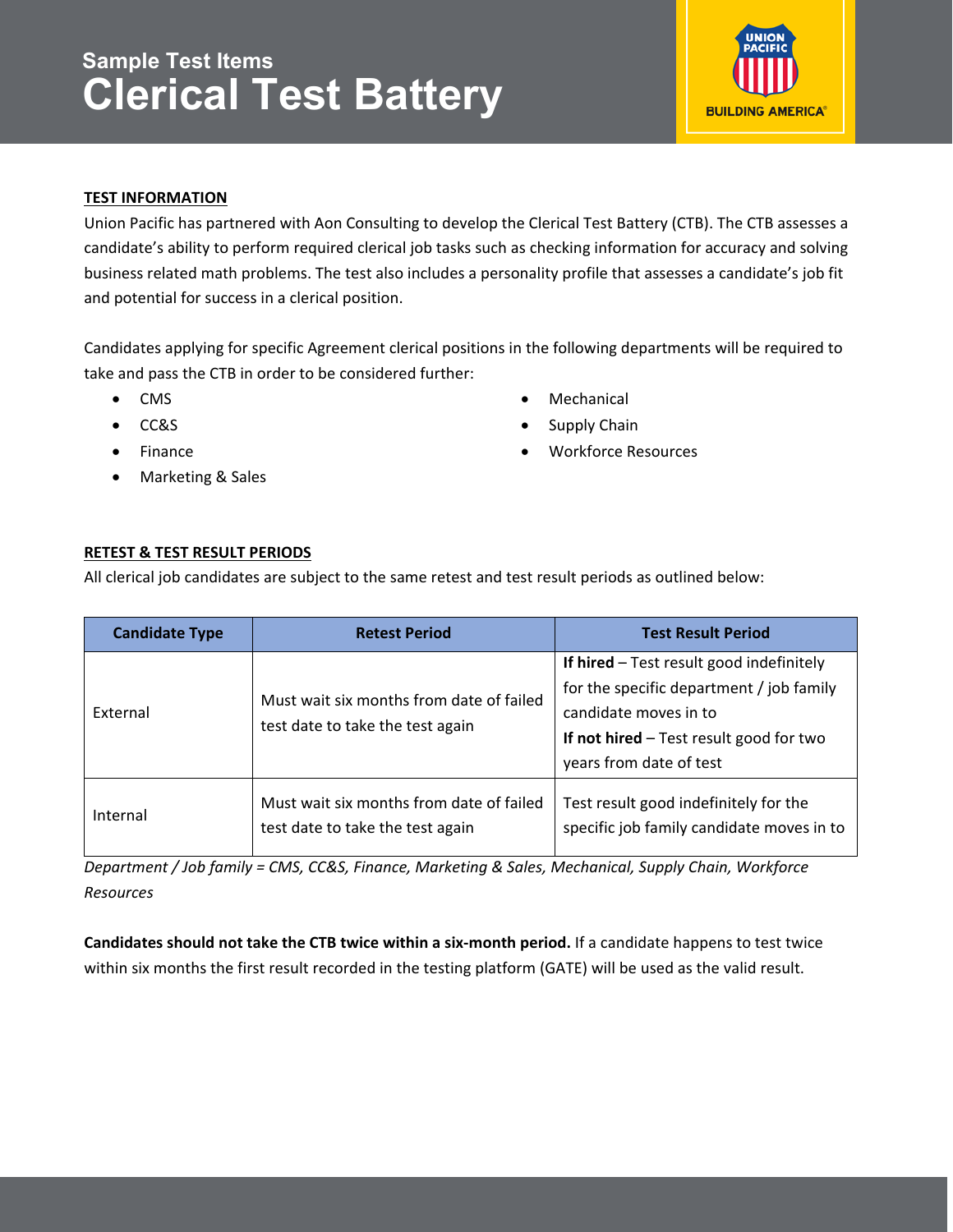### **TEST DESIGN**

The CTB is a one hour online test. There are three components in the CTB:

- 1. Proofing & Checking This component measures a candidate's ability to compare words and numbers to detect errors. There are two sections in this component that assess this ability.
- 2. Adaptive Profile Quantitative Reasoning This component measures a candidate's applied numberical reasoning.
- 3. ADEPT‐15 This component measures aspects of a candidate's personality that are linked to effective work performance.

#### **HOW TO PREPARE FOR THE TEST**

It is highly encouraged to review the following sample items and answers before taking the test.

In addition to these sample items, employees can to brush up on their math skills by accessing an online tutorial via LinkedIn Learning.

- To request a LinkedIn Learning license, review the instructions on the following link: http://home.www.uprr.com/e/hr/career/mangt‐dev‐opportunities/linkedinlearning/index.htm
- Employees can access the online tutorial by logging into LinkedIn Learning and typing **Learning Everyday Math** into the search bar. The tutorial is taught by Vince Kotchian.
- Section two of the tutorial, "Math Foundations: Part One and Two", as well as section four, "Shopping and Cooking Math", review areas similar to the problems candidates may encounter during the test.

Please note that the tutorials and content provided on LinkedIn Learning are not designed by Aon Consulting or Union Pacific. The tutorial should be used as a tool to reinforce math skills. Viewing the tutorial on LinkedIn Learning does not guarantee a passing test result on the Clerical Test Battery or any other Union Pacific pre‐ employment test / assessment.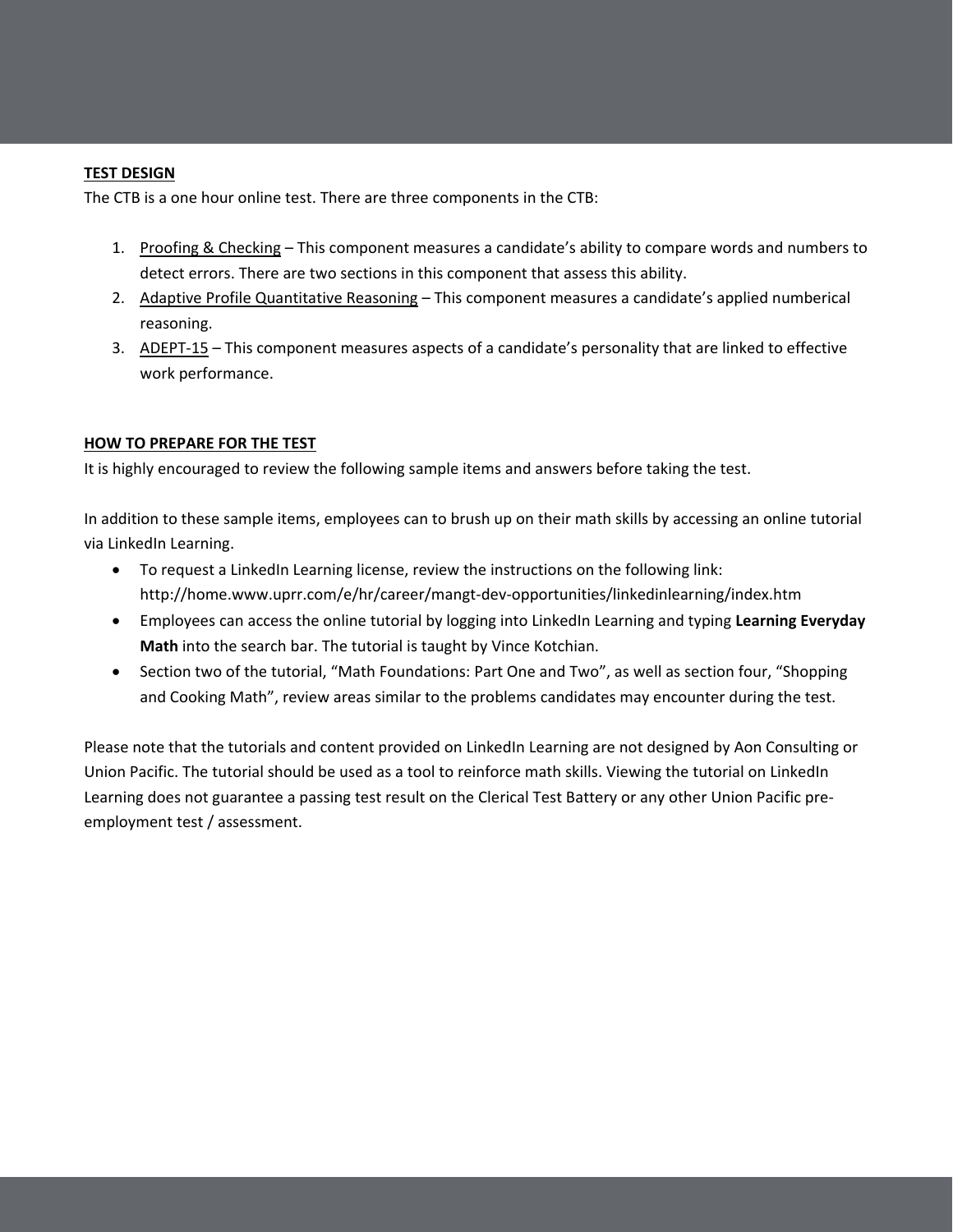#### **SAMPLE CLERICAL TEST BATTERY INSTRUCTIONS & ITEMS**

In the first component, **Proofing and Checking**, you are given a 'Correct List' containing typed names, addresses, and dollar amounts. You are to compare a 'List To Be Checked' to the 'Correct List' line by line, to detect any differences, and then indicate the number of differences or errors by selecting the correct number of errors.

Read the examples below and compare the 'List To Be Checked' to the 'Correct List' and select the Number of Errors.

#### *SECTION I EXAMPLES*

#### **SECTION I: CORRECT LIST SECTION I: LIST TO BE CHECKED**

| <b>Name</b>    | <b>Address</b> | Amount  | <b>Name</b>         | <b>Address</b> | Amount  |
|----------------|----------------|---------|---------------------|----------------|---------|
| Mr. John Smith | New York, N.Y. | 127.32  | 1. Mrs. John Smythe | New York, N.J. | 127.32  |
| Dr. Jane Dunn  | Moline, Ill    | 2437.16 | l 2. Dr. John Dunn  | Moline, Ill    | 2374.16 |

Please select the number of errors in each of the above examples.

As the examples show there could be an error in any of these: title, first name, last name, city, state, and amount. In example item 1, there are three errors in the 'List To Be Checked' item, so you would have selected '3.'

The three errors are:

- 1. The title 'Mrs.' rather than 'Mr.'
- 2. Last name 'Smythe' rather than 'Smith'
- 3. The state 'N.J.' rather than 'N.Y.'

In the second example item, you would have selected '2' indicating there are two errors:

- 1. First name 'John' rather than 'Jane'
- 2. Error in the dollar amount, '2374.16' rather than '2437.16'

### Number of Errors

| Item 1 |  |  |
|--------|--|--|
| Item 2 |  |  |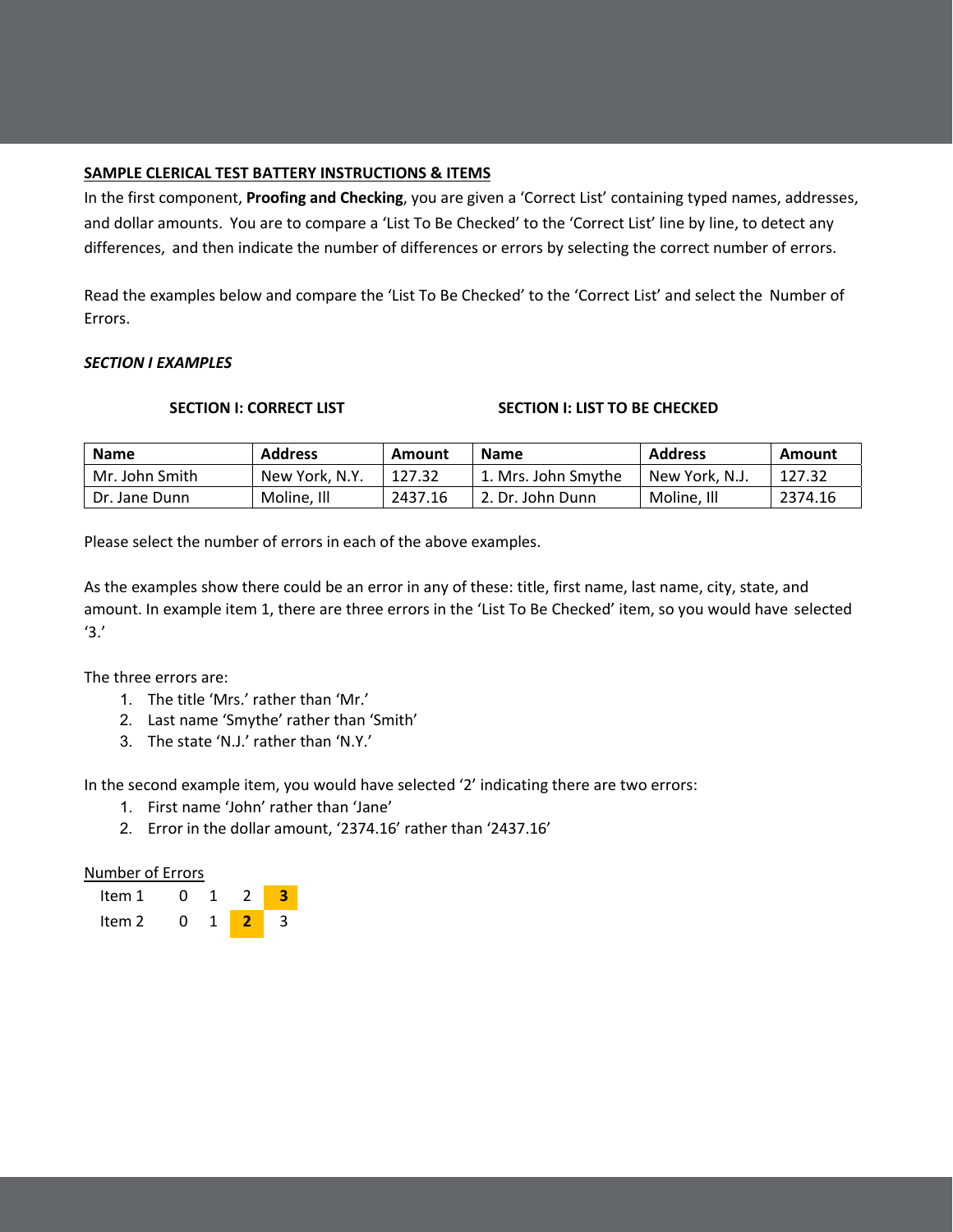In the next section of the first component there are also two lists to be compared. One is an alphabetically sorted 'Correct List' and the other is an unsorted 'List To Be Checked.'

You are to compare each entry in the 'List To Be Checked' to the appropriate entry in the 'Correct List,' count the number of errors and select the correct answer. Each word in the name of the business could be an error, and there could be an error in the number for each business.

Read the examples below and compare the 'List To Be Checked' to the 'Correct List' and select the Number of Errors.

#### *SECTION II EXAMPLES*

Alignment Services, Inc., 41-003 Bicycle Recovery Ctr., 10-1212 Czek's Sausage Shop, 14-10-1 Dyad Consulting, 99-110 Everlasting Floral, 81-10-1

# **SECTION II: CORRECT LIST SECTION II: LIST TO BE CHECKED**

- 1. Dyad Consultants, 99-101
	- 2. Bicykle Recovery Center, 01‐2121

### Number of Errors

Alignment Services, Inc., 41-003 Bicycle Recovery Ctr., 10-1212 Czek's Sausage Shop, 14-10-1 Dyad Consulting, 99-110 Everlasting Floral, 81-10-1

### In example item 3 there are two errors:

- 1. 'Consultants' rather than 'Consulting'
- 2. '99‐101' rather than '99‐110'

In example item 4 there are three errors:

- 1. 'Bicykle' rather than 'Bicycle'
- 2. 'Center' rather than 'Ctr.'
- 3. '01‐2121' rather than '10‐1212'

#### Number of Errors

| Item 3 | O |  |  |
|--------|---|--|--|
| Item 4 | O |  |  |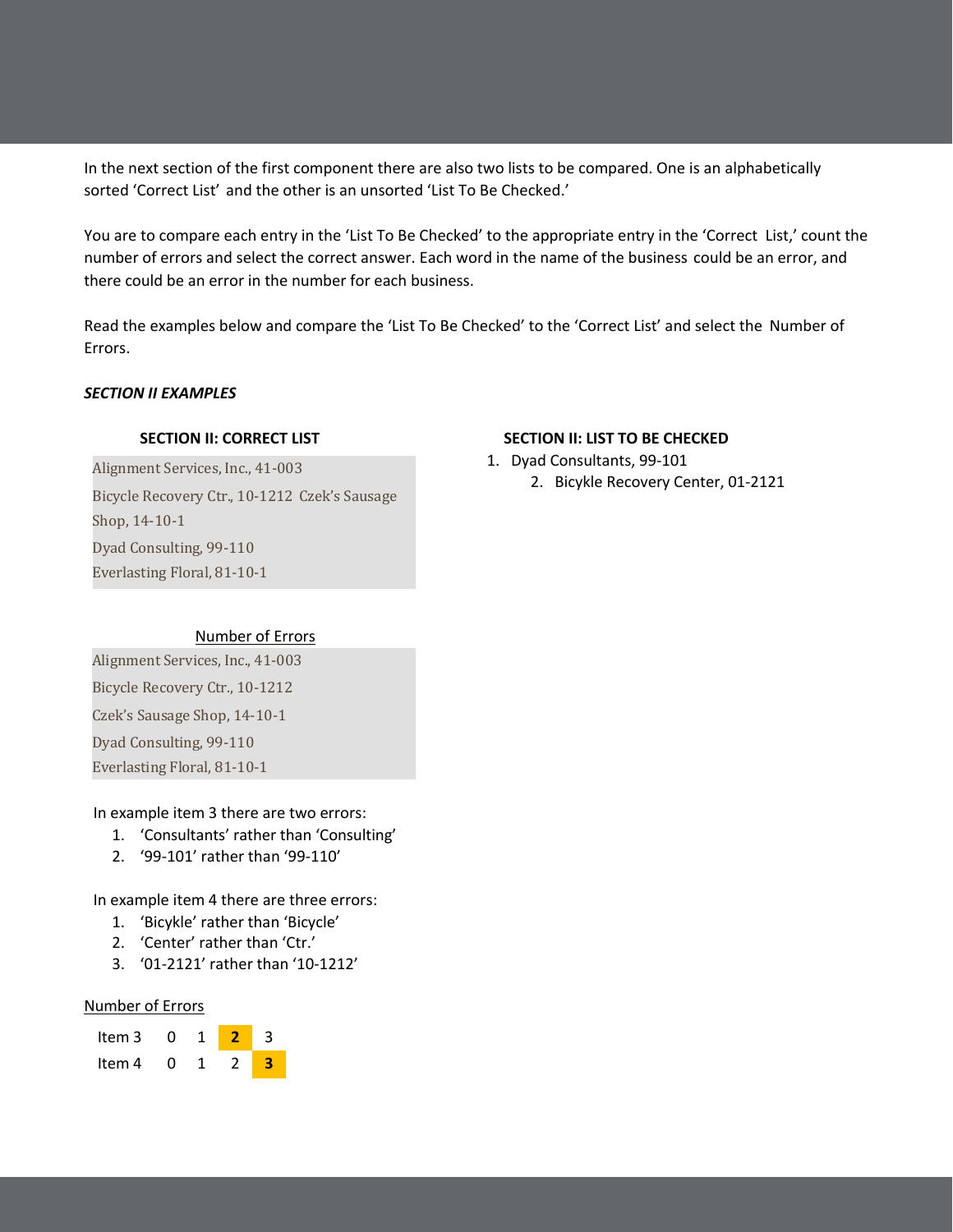The second test component is Adaptive Profile Quantitative Reasoning. This component is a measure of applied numerical reasoning. Numerical reasoning abilities are an important predictor of success in nearly all professional and managerial positions, and are involved in analyzing and understanding quantitative information, making predictions, and in problem solving and complex decision making. This type of test is valid in a variety of industries including manufacturing, insurance, financial services, healthcare, and technology.

| Example A | An office manager bought a computer for A dollars, three desks for B dollars, and two chairs for |
|-----------|--------------------------------------------------------------------------------------------------|
|           | C dollars. What is the total cost of the order?                                                  |

- A.  $A + B + C$
- B. AB + 2C
- C. A + 3B + 2C
- D.  $A + (B + 2C)/3$
- E.  $(A + B + C)(3 + 2)$

The correct answer is 'C' because this represents the sum of the costs of one computer (A), three desks (3B), and two chairs (2C).

# **Example B** A commodity has been on the market for four years and is currently worth

\$1,107. In its first two years on the market, its value increased by 50% every year. Its value doubled in the third year and tripled in the last year to reach its current value. What was the initial value of the commodity?

- A. \$862
- B. B. \$454
- C. \$186
- D. \$82
- E. \$68

The correct answer is 'D' because the commodity price increased by 50% each of the first two years on the market (Year 1: \$82\*1.5=\$123; Year 2: \$123\*1.5=\$184.50), doubled in the third year (Year 3: \$184.50\*2=\$369), and tripled in the fourth year (Year 4: 369\*3=\$1,107).